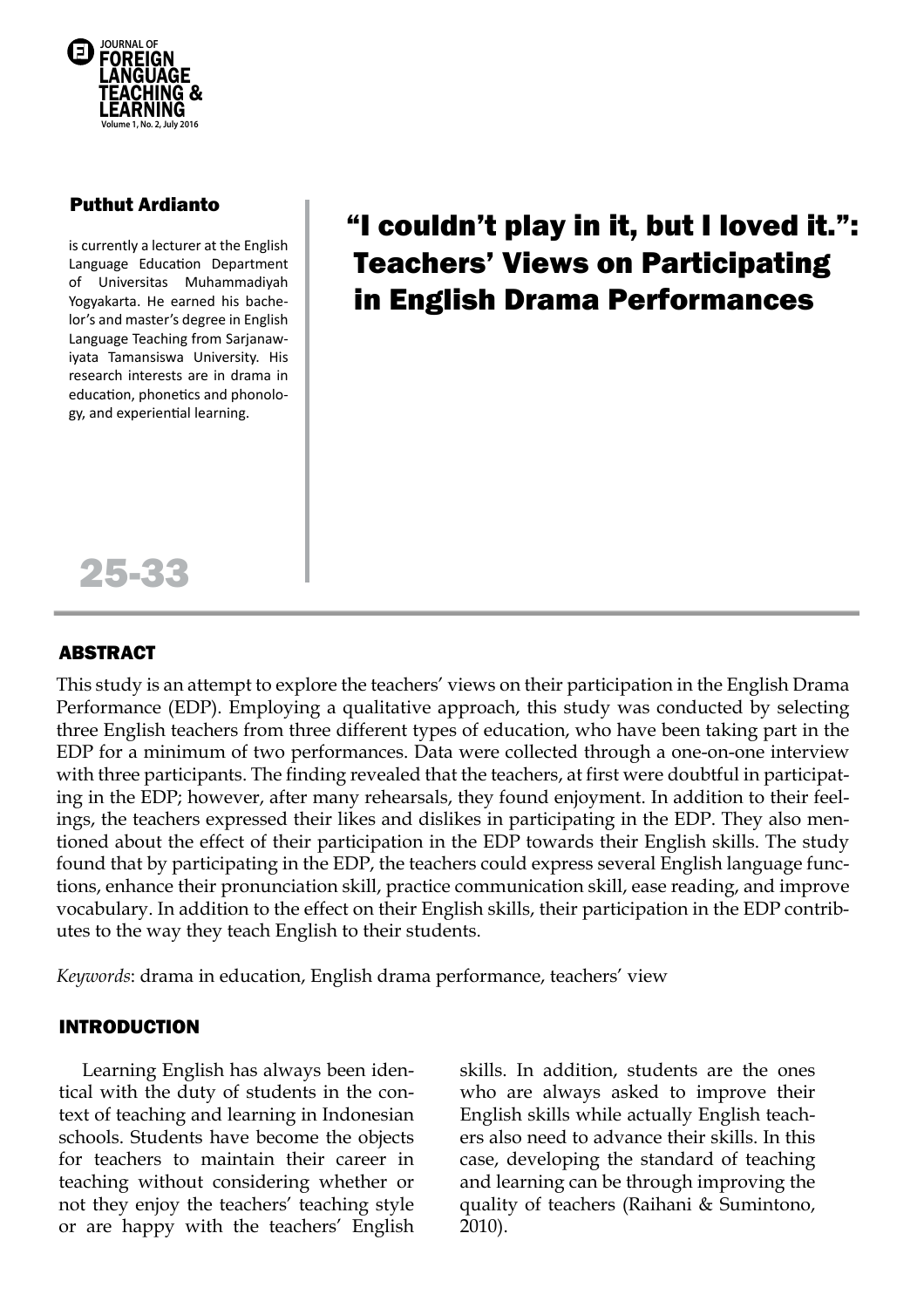Ironically, English teachers in Indonesia have recently been burdened with more administrative work on top of their hectic teaching schedules. With this, it can be difficult for English teachers to have time to improve their own English proficiency skills because of their own work obligations. In fact, in the 2013 Curriculum document, English teachers are obliged to prepare syllabi, lesson plans, semester programs, annual programs, daily assessments of both soft skills and hard skills, design test items and their analysis. This phenomenon has forced English teachers to stay longer at school. According to an informal interview conducted by the researcher with some English teachers in Yogyakarta, they admitted that they had to do extra work to fulfill the need of teaching in the new curriculum.

On the other hand, there are several English teachers who are still willing to improve their English skills by participating in some professional development forums regardless of their heavy work schedule. In one of the English teachers organizations, one program that has been done to help develop teachers' competence is the production and performance of English Drama. This English Drama Performance (EDP) was initially played by all English teachers who belong to that particular organization. These English teachers were taken from all five districts in the Yogyakarta Province and the performance has always been done in English, in a playback styled performance. The stories in these dramas have always reflected Indonesian folktale stories.

In participating in the English Drama Performance, not all teachers were willing to get involved. Most of them said that they were not confident and could not act in the drama performance. It is in line with Dodson (2000), who argued that, "teachers who were not trained to teach communicatively may shy away from drama" (p. 133). Moreover, they had to sacrifice their time to do the script reading, rehearsal, and recording before the performance. In addition, previous studies about English drama have always focused on researching students', pre-service teachers' perspectives or the benefits of drama for students. Ozdemir & Cakmak (2008) conducted a research on the effect of drama education on prospective teachers' creativity. Another study was done by Lee (2007), who selected secondary school students as his respondents to reveal their perception of learning English through drama. However, few studies have discussed from the teachers' point of view. That is why this research is conducted to explore the teachers' views in participating in English drama performances in terms of their feelings and the effects of their participation toward their English skill improvement.

#### LITERATURE REVIEW

In this research, the focus is on the teachers' participation in EDP and it is based on the theory of Teachers Professional Development

#### Teachers Professional Development

From the background of this research, it was mentioned that there are some teachers who are enthusiastic in joining professional development organizations in addition to their tight teaching schedules at school. Why does this matter? Did the teachers not already learn English in college? These two questions may irritate some teachers, however some admitted that they had already taken part in professional development activities such as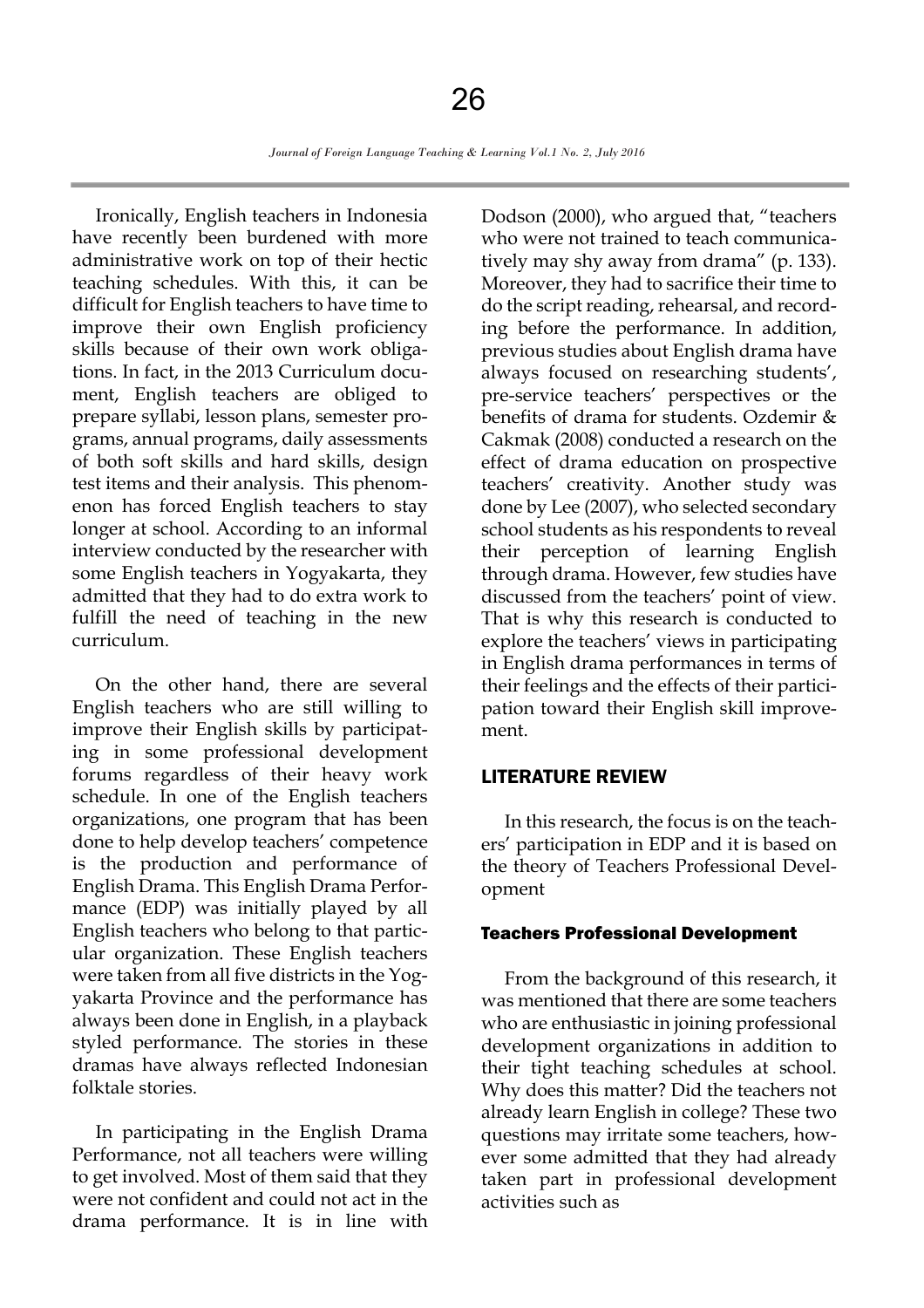joining seminars, conferences, and workshops. However, there are times when professional development does not always happen in a formal way, sometimes occurring in situations like discussions with other teachers from different schools, doing a research, and independent reading (Mizell, 2010). In addition, Kennedy (1999) mentioned that teachers joining the professional development have been accustomed to have many tasks in one go and they could find balance among those many challenges.

Teachers need to do professional development since it can benefit them "by learning in the setting where they can apply what they learn" (Mizell, 2010, p. 8). However, many experts have mentioned many kinds of professional development activities such as Sher and O'Reilly (2009) as cited in Kennedy (2016) compared "programs that focused on subject matter with those that focused on pedagogy" (p. 946). While Blank and de las Alas (2009) in Kennedy (2016) found more effective programs like in follow-up steps in teachers' schools, active learning methods, collective participation, and substantive attention to how students learn specific content. The program mentioned earlier can later be related to what the teachers in this research participated such as in the English Drama Performance. Teachers who became the cast in this performance did activities which were not a part of their daily responsibility. They spare their time to develop their skills related to role-play. Therefore, this activity can be considered as a part of their professional development.

#### Drama In Education

A number of studies have shown the benefits of drama in education, especially in English classes. Thomson and Evan (as cited in Yin, 2015), argued that drama is a great medium to enhance language skills, initiating social interaction, and group participation. While Balaisis (2002) stated that drama is a process of learning, which involves thinking and feeling. In addition, Baldwin and Fleming (2003) said that drama activities can create genuine contexts for language and reasons to communicate. Sam (1990) concluded that drama "helps to extend, retain and reinforce vocabulary and sentence structure through role-play and communicative games" (p. 86). From those studies that have been conducted previously, it was clear that drama provides many benefits for the players in terms of developing their communicative language skills, providing a space to learn English through its context, and interacting with colleagues.

#### **METHODOLOGY**

This study is a follow up study from a recent study conducted at one of the English Education Departments in Yogyakarta where the researcher was part of the authors. Although the drama performance was conducted annually, teachers' participation and interest have been constantly shown in this program. Three English teachers were involved in this study and all their names are in pseudonyms. The first one was Mrs. Sinta, a Junior High School English teacher, who has taken part twice in the EDP. The second participant was Mrs. Delima, a Vocational High School English teacher, who has participated three times in the EDP, and the last one was Mrs. Putri, a Senior High School English teacher, who has played a role three times in the EDP. The data obtained was mainly based on a one-on-one interview using Indonesian language to ease the participants to express their views.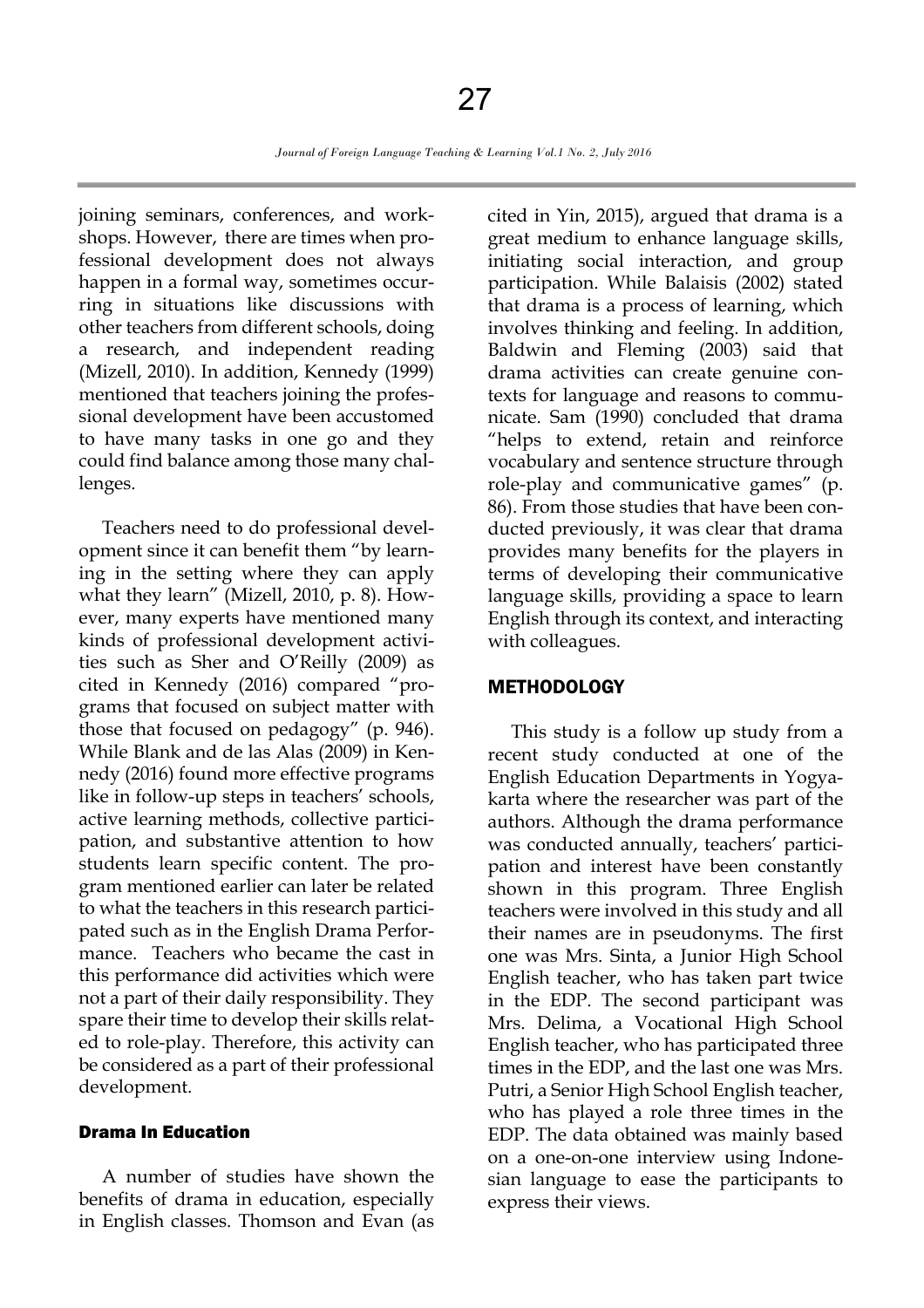Each interview session lasted for twenty five to thirty minutes. The interviews were also recorded and transcribed.

In addition, to help supplement the data, an observation during the rehearsal times' interaction with the participants was also taken into consideration. The rehearsal was done more than ten times for each of the performances. In every rehearsal, the researcher was there to act as the director of the performance. Thus, he knew each of the roles in the EDP well.

#### THE ENGLISH DRAMA PERFORMANCE

The English Drama Performance was firstly performed in 2012. Since then, it had performed every year at the national or international conference under the supervision of the teachers' organization. In each of the productions, Indonesian folktales were brought up as the theme of the performance. The procedure in implementing the EDP was started by writing the script, doing the casting, reading the script, recording, rehearsing, and performing.

#### FINDINGS AND DISCUSSION

This study aims to reveal the teachers' feelings about their participation in EDP and discovering how their participation affects their English skills based on their view point. The detailed explanation on the findings is presented below.

#### Teachers' Feeling About Their Participation In EDP

This section discusses the general feelings experienced by the teachers during their participation in the EDP. In addition, it explores their likes and dislikes towards their participation in the EDP. All of the findings were written based on the result of the interview with three participants.

The result of the interview and observation during the interaction with the participants in the EDP revealed that teachers' feelings about their participation in the EDP were various. At first, teachers were in doubt since they did not have any background in drama. They also felt worried and they thought they could not do it. "When I first played in it, I was not sure about what I was doing since I did not really understand, I didn't feel I could do it", Mrs. Putri explained. A similar thought was also shared by Mrs. Sinta. She felt that when doing the script reading, she was also surprised as well as frightened. "In the script reading session, which happened to be the first meeting of the rehearsal, to me it was surprising and frightening." It turned out, it was her first time playing the role and when she received the script, she had no idea how to act it out or sing it.

However, after all the rehearsals were completed, a contrasting feeling was admitted by Mrs. Putri. There was one situation where she felt she was eager to perform. "When I wear the costume, I feel energized", Mrs. Putri said. Moreover, the teachers' feelings were getting more excited after receiving all the applauses from the audience. This feeling was expressed by all participants. "I am not going to say anything but that I was contented. I guess, that word has represented all my feelings in this EDP participation", Mrs. Shinta uttered. Last but not least, Mrs. Putri and Mr. Delima portrayed their participation in the EDP as a travelling experience. "Indeed, I experienced a beautiful life journey since my first participation in 2012", Mrs. Putri said. While Mrs. Delima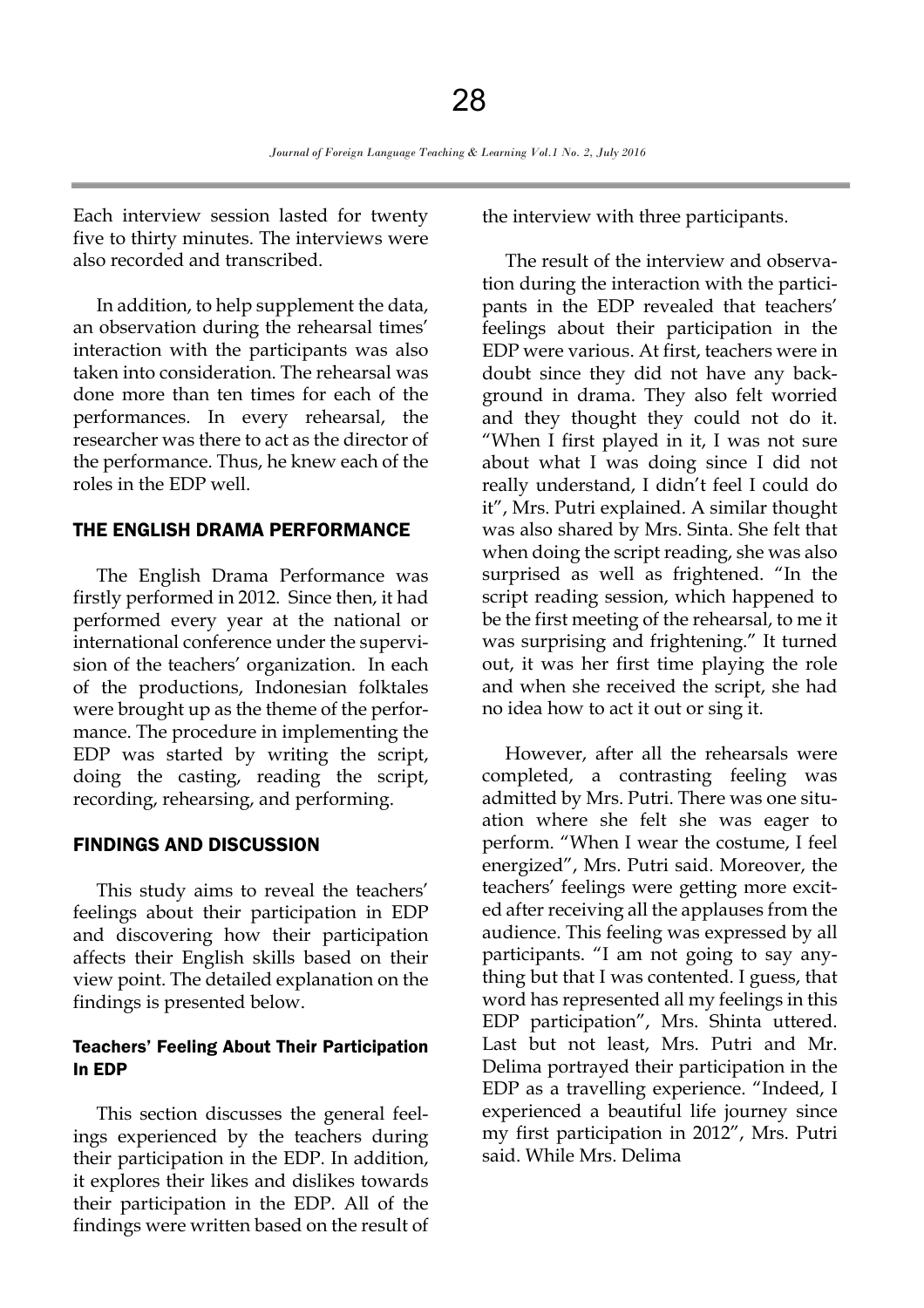mentioned, "What I feel about my participation in this EDP was like a soul recreation".

This finding is in line with Lee's (2007) statement about degree of comforting in participating the EDP. According to what he found, "more students seemed to feel uncomfortable at the beginning, but they got used to performing after a few times" (p. 37). This is what the teachers actually experienced. When they admitted that they could not act in the play, it was just a matter of time. It was obvious that all of them at first possessed uncomfortable feeling, yet, when they had done practices, they were in tune with their roles and finally they could enjoy it.

*What teachers like about their participation in EDP.* From the interview transcription, it was shown that the teachers found their participation in the EDP as gaining new experiences since it was completely different from their daily routines, which is teaching. It was said by Mrs. Putri, "What I like from this is because I gain new experiences which I don't get it as a teacher." While the other teacher stated that she liked the way she had to create chemistry with the other role. "When we talk about acting, I enjoy my part when I have to get to know other people to build chemistry so that there is a connection among us", Mrs. Shinta uttered. In the same vein, Mrs. Delima supported her statement by saying that she loved the togetherness in participating in the EDP.

This finding supports Sandi's (2017) recent research, who mentioned that participation in English drama could build togetherness. In addition, she also revealed in her research that participating in the EDP means gaining new experiences. It was also shown during the interaction with

the participants that they were enthusiastic in attending the rehearsals. Even though one of the participants' house was located far from the city and it took nearly one hour to get to the rehearsal's venue, every time she arrived, she looked excited meeting the other members of the cast. Another research conducted by Lee (2007) also revealed that the different setting in the drama has created a relaxing environment. This can be described from a teacher's daily routines at school. They are planning, teaching, and evaluating. In addition, all of these activities demand the teachers to be the so-called director in the classroom. However, when they participated in the EDP, they rehearsed, danced, and performed on a stage, which give them a real different setting.

*What teachers dislike about their participation in EDP.* Not only did teachers enjoy the participation in the EDP, they also experienced negative feelings especially about the other members being undisciplined. This was strongly mentioned by all of the participants that they did not like it when the other actors or actresses did not turn up in the rehearsal. "I am sorry to say that I don't feel comfortable if the others are not disciplined", said Mrs. Shinta. In line with her, Mrs. Delima also stated that, "when they actually had confirmed to attend the rehearsal, but it turned out they cancelled last minute, it really bothered me". Meanwhile, Mrs. Putri expressed her dislike by stating that, "it indeed needs a sacrifice especially in time management".

Discipline problem was also revealed by Lee (2007) in his research, however, the problem was not related to time management, but it was on the students being undisciplined during the preparation time.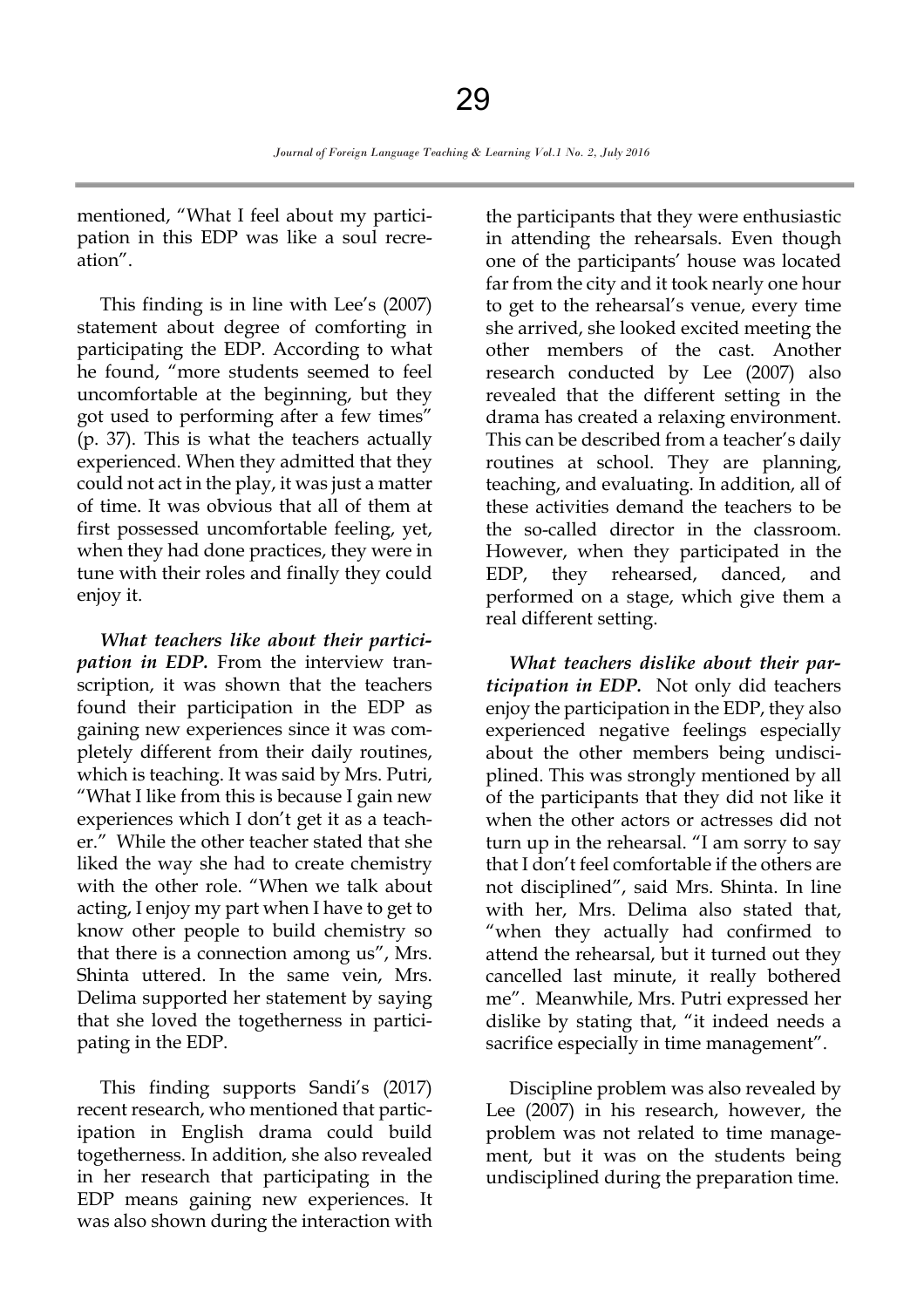These students were playing and relying their work on the capable students. In the EDP, there were actors and actresses who became the main ones, while the others were supporting ones. Sometimes, the supporting actors or actresses relied themselves on the main ones. They were not really serious in playing the roles since they would not become the focus of the performance.

#### Teachers' Views About The Effect Of Their Participation In EDP Towards English Skills

In participating the EDP, the English teachers have admitted that it has affected their English skills. From the interview, it was shown that their participation has helped them practice several language functions, enhance their pronunciation skills, practice communication skills, ease reading, improve their vocabulary, and convey meaning through songs.

*Participating in the EDP helped me express several language functions.* Language functions in speaking are important to learn because in speaking, people use the language functions to communicate, such as in the context of agreeing and disagreeing, expressing sympathy, and expressing likes and dislikes to name a few. Not only for students, teachers also need to master the language functions in order to be able to transfer them to their students. From the interview analysis, it revealed that the teachers' participation in EDP helped them express the language functions. It was mentioned by Mrs. Putri, "this time is about speaking from the heart, I try to express what the script is, so that the language functions work." She added, "The same words but different expression, for example, the phrase 'I told you'. Does it attempt to show anger or advice?" When the speaker emphasized the stress on the word 'told',

supported by his mad facial expression, it shows that he is angry. On the other hand, when it used the falling intonation, it can mean an advice.

This finding also supported Mahoney (1997), who claimed that drama performance provides participants an adequate space for self-actualization. Maslow (1943) mentioned that self-actualization "refers to the person's desire for self-fulfillment, namely, to the tendency for him to become actualized in what he is potentially" (p. 382). In the EDP, the teachers can express their potential that they are hesitant to actualize it in the classroom. One example is when teachers teach the language functions for disagreement. In the EDP, the teachers can act while saying the disagreement freely. This is also in line with Mahoney (1997), who argued that fluency of expression in drama creates opportunities for conversational use of language, which promotes fluency of expression. For instance, while teachers are practicing a play, they are encouraged to repeat words, phrases and sentences several times. By so doing, they become fluent in using such expressions. This was also shown in the process of the recording. Each of the cast did many repetitions on certain phrases or expressions to create a good audio.

*Participating in the EDP helped me enhance pronunciation skill.* In the EDP, pronunciation has become one of the most crucial aspects in determining the success of the performance. Through one of the processes in the drama production, called recording, the skill of pronunciation was really proven. Therefore, the three participants admitted that their participation in the EDP has improved their pronunciation skill. "During the recording, I am questioning myself, 'Did I pronounce it correct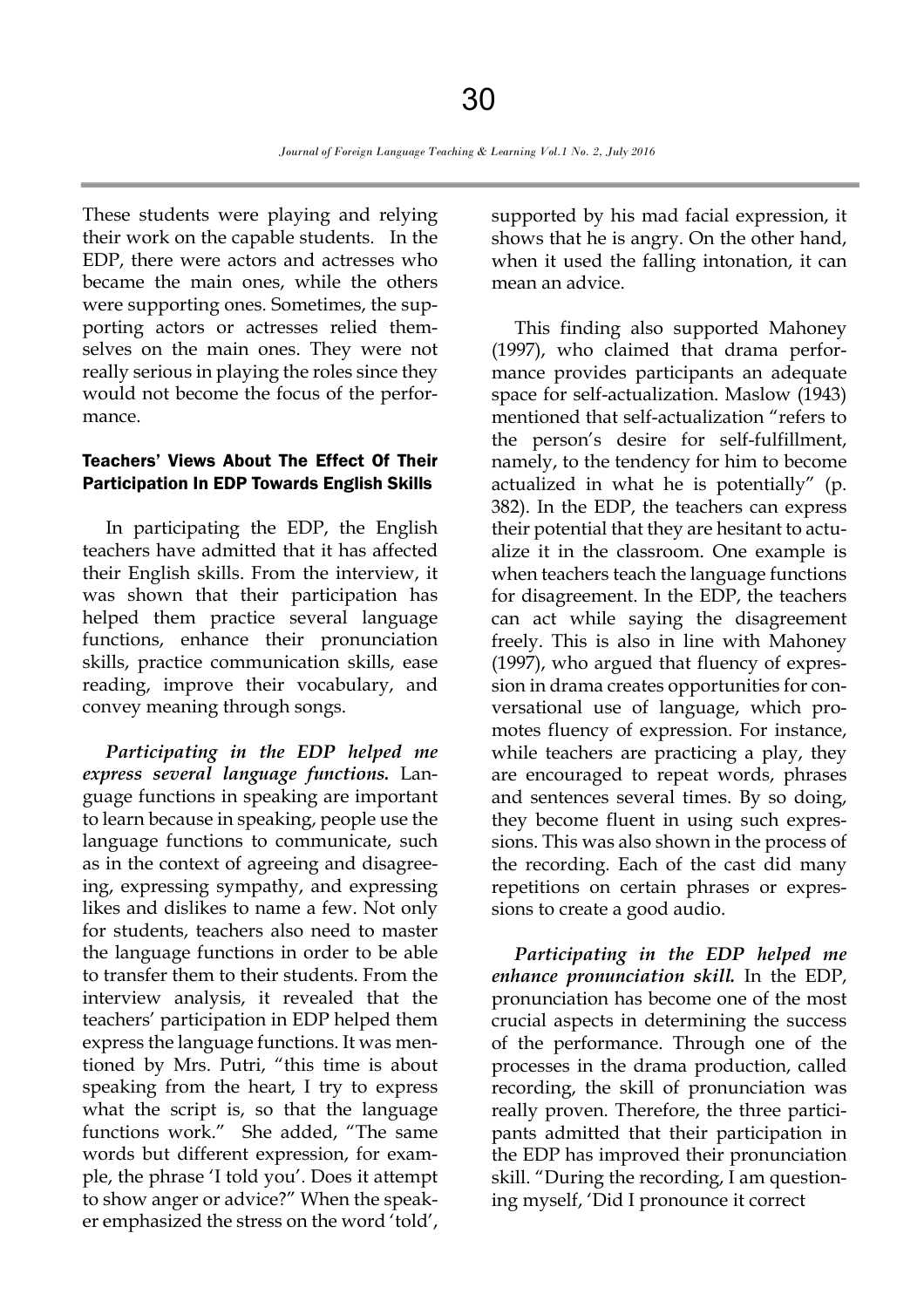ly?', 'How is the stress in this word?', and even though the Javanese accent appeared, at least other people understood", said Mrs. Putri. In addition, Mrs. Shinta stated that in the recording, there was a consideration on where to give the stress on certain words; therefore, it was not just about pronouncing the words, but also about making the words meaningful. In the same vein, Mrs. Delima uttered, "I think intonation is necessary, in this EDP, I got to apply it naturally since it supports how we use the language".

In the EDP, the participants agreed that they are encouraged to pronounce the English words correctly since it was recorded and was going to be played in public. This is in line with what Chukueggu (2012) proposed about the benefits of drama using a term "authentic language use: through the use of drama, students engage in authentic language use. It becomes a means of practicing real-life language in the classroom. Drama puts a language into context and gives the students experience in real life situations" (p. 3). In short, the teachers who act in the EDP are practicing to use the English language in a real context such as the implementation of pronouncing the English words using the correct intonation and stress.

*Participating in the EDP helped me practice communication skills.* When taking part in the English Drama Performance, it seemed that teachers sharpened their communication skills. Not only the content in communication, but teachers also practice how to communicate with other casts as well as the audience. Mrs. Putri strongly emphasized that, "to me, communication is more than only applying to the language, how I communicate the language to the interlocutor and audience is important to make them understand."

This finding supports Lee (2007), who stated that participating in an English drama facilitates communication and collaboration skills development. This finding is also in line with the claim of Kempe and Holroyd (2003) about drama as an effective method to assist participants to become practical communicator. It was true that when performing on the stage, actors and actresses are not just acting, yet it is more like conveying message. To do so, it requires an effective communication skill.

Participating in the EDP helped me ease reading. From the interview, it was shown that when the teacher participated in English Drama Performance, their English skill, especially reading skill is maintained. "Frankly speaking, I am 100% convinced that after participating in the EDP, reading English stories, poems, and song lyrics seemed easier", Mrs. Putri uttered.

This finding was in line with the statement of Dodson (2000), who argued that by getting participants to read the script, it means studying the literature as well as reading it out loud. Baldwin and Fleming (as cited in Lee, 2007) believed that through text engagement, participants in EDP can enrich the critical awareness of the literacy concept.

Participating in the EDP helped me improve my vocabulary. Taking part in the English Drama Performance means dealing with the script reading. In the script of the EDP, there were several songs that were translated from Indonesian to English. From the interview result, the teachers confirmed that through their participation in the EDP, they could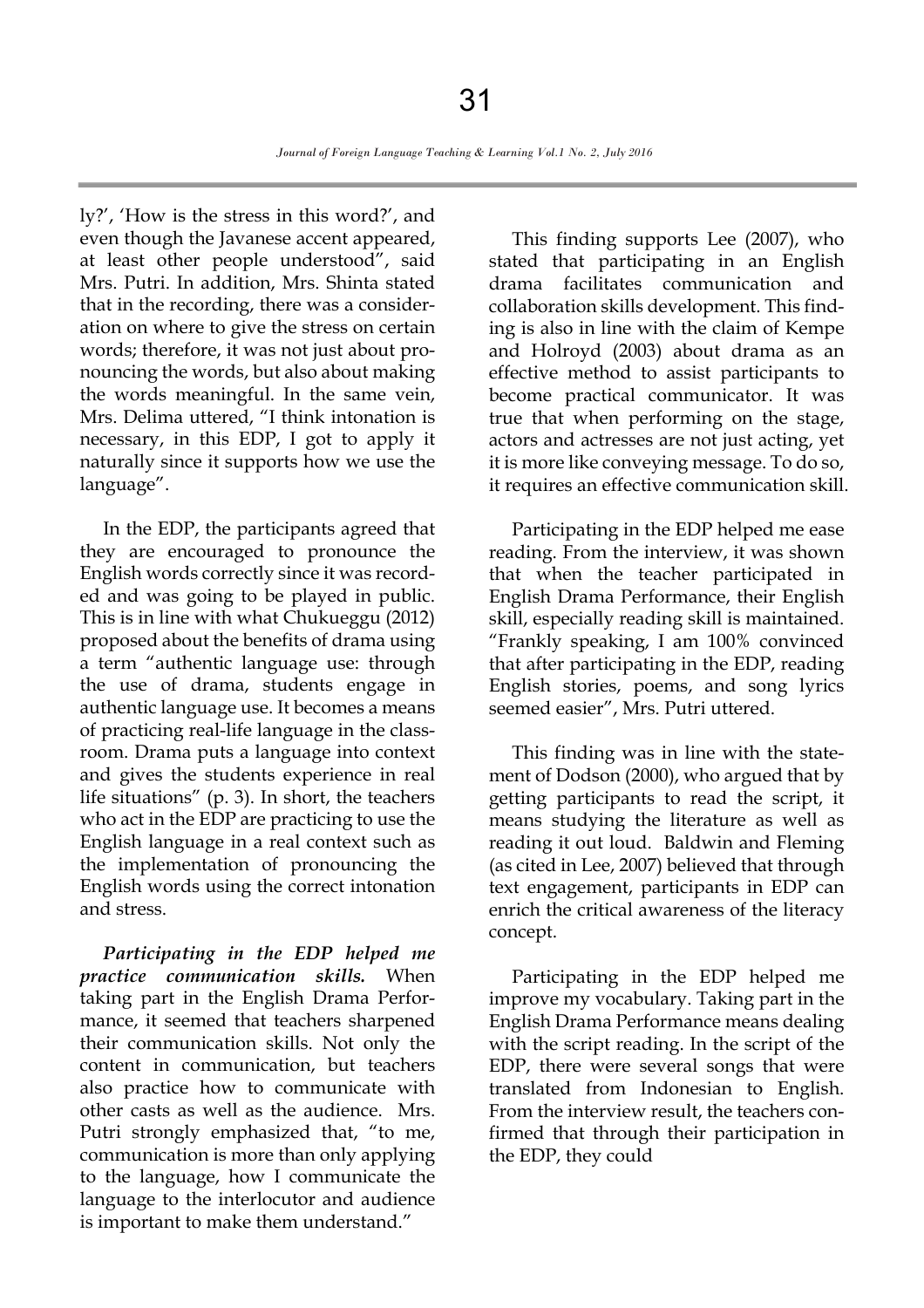improve their vocabulary. It is said by Mrs. Shinta, "To me, my participation in this EDP contributes to the improvement of my vocabulary, especially the idea of having song lyrics translated from Indonesian to English and it doesn't change the meaning. From that, I understand the message." However, when the teacher was asked to give examples of what vocabulary she gained, she failed to mention it, yet, she confirmed that she could understand the message of the story from the translated lyrics.

This finding then leads to a conclusion that message in a story can be conveyed if they are put in a context. This supports Lee's (2007) statement, "When a teacher brings in a particular scenario, certain words and expressions take on a new meaning in context" (p. 14). In addition, taking part in the EDP has forced the teachers to listen to the recording as well as reading the script over and over again. This results to the memorization of utterances in the script, especially those which were put in songs.

#### **CONCLUSION**

Regarding the teachers' views of their participation in the EDP, it was revealed that overall, teachers felt positive about it. Things that they liked most when joining the EDP was the togetherness and the new experiences they gained. However, on top of what they liked in the EDP, there was one situation that made the teachers uncomfortable, namely, the undisciplined members. Most of the teachers felt bothered with some of the actors and actresses who did not come on the rehearsal or were late to arrive at the rehearsal venue.

Meanwhile, the effect of the teachers' participation on the EDP towards their English skills were various. They admitted that it helped them express language functions, enhance their pronunciation skill, practice their communication skills, ease reading, and improve their vocabulary. The teachers generally found their participation in the EDP was beneficial, especially to help them provide the space to practice their English skills.

#### IMPLICATION

The positive feelings and the advantages gained by the teachers towards their participation in the EDP can be an example of best practices for other teachers to do the same thing. The teachers participating in the EDP can also use their lived-experience to improvise the way they teach English in a real context. In addition, they can better explain to the students about narrative texts since the teachers were involved in the play. Regarding the teaching materials, the teachers can adopt and adapt the scenario to teach English through role-playing.

## RESEARCHER'S PERSONAL REFLEC-**TION**

In this research, I am as the researcher is also an instrument since I wrote the scenario of the EDP, I directed the play, and I acted as one of the actors in the play. Therefore, I myself did experience like what the other teachers have mentioned on the findings. One example regarding the effect of participating the EDP toward my vocabulary improvement was when I wrote one scenario, and I did not use the correct diction in the scenario, the language advisor corrected it and it stays in my memory forever. Such vocabulary were 'who on earth are you?', and 'long live the king and family'. At first I did not understand the English version until the language advisor